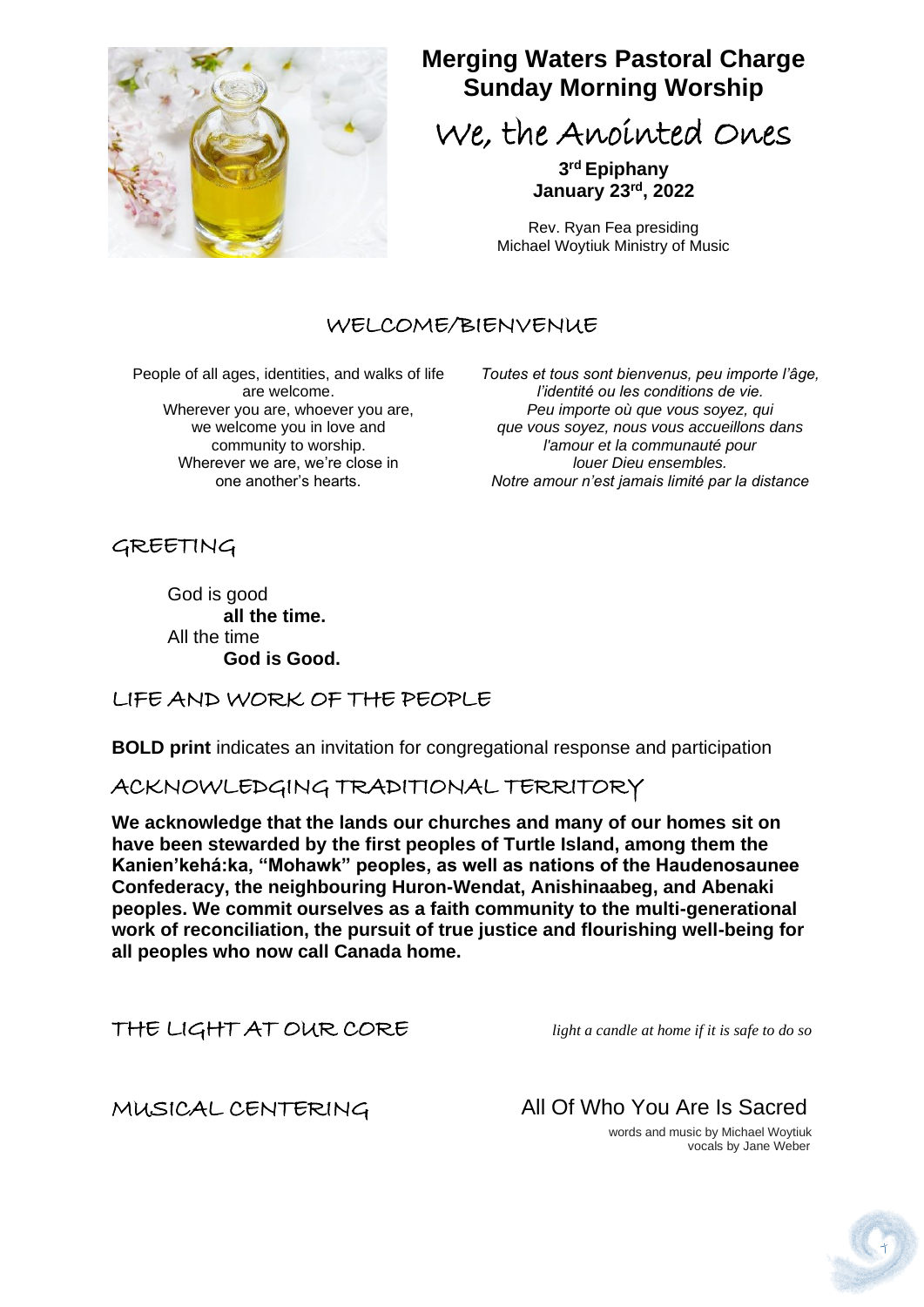#### SPIRITUAL FOCUS

Jesus embraced his friends with love.  **Let us witness to God with our arms.**

Jesus wept when his friends experienced grief.

 **Let us witness to God with our hearts.**

Jesus healed people with his touch.

 **Let us witness to God with our hands.**

Jesus taught in the synagogues.

 **Let us witness to God with our ears.** Jesus walked alongside the oppressed.

 **Let us witness to God with our feet.**

Jesus taught us that to experience life to its fullest requires our entire selves.

 **Let us worship God with all of our selves: mind, body, soul, and spirit.**

#### PRAYER OF APPROACH

**Creator of all, you call us into community, to work together as one body. Be with us today as we join our hearts and voices to bring praise to you who have perfectly created each of us. Help us to see past our perceived imperfections to see the beauty you created in us and in the world. Accept the praise of your family as we reach out to you, and each other, in worship and adoration. We pray these things in the name of Jesus, saying:** 

## THE JESUS PRAYER FOR TODAY

**O Source of Life,**

**Connectedness beyond simple perception, We hold our experience of you as sacred. May we choose to live the good you call for, In our actions as well as in our imaginings. Nourish our bodies and spirits, Inspiring us to share the abundance that we have. Challenge us to show understanding and love for others As we need to be understood and loved. Help us overcome our shortcomings to be our best selves, Through the faith that you have always shown in us. May we all make it so.**

*Amen* **Amen** 

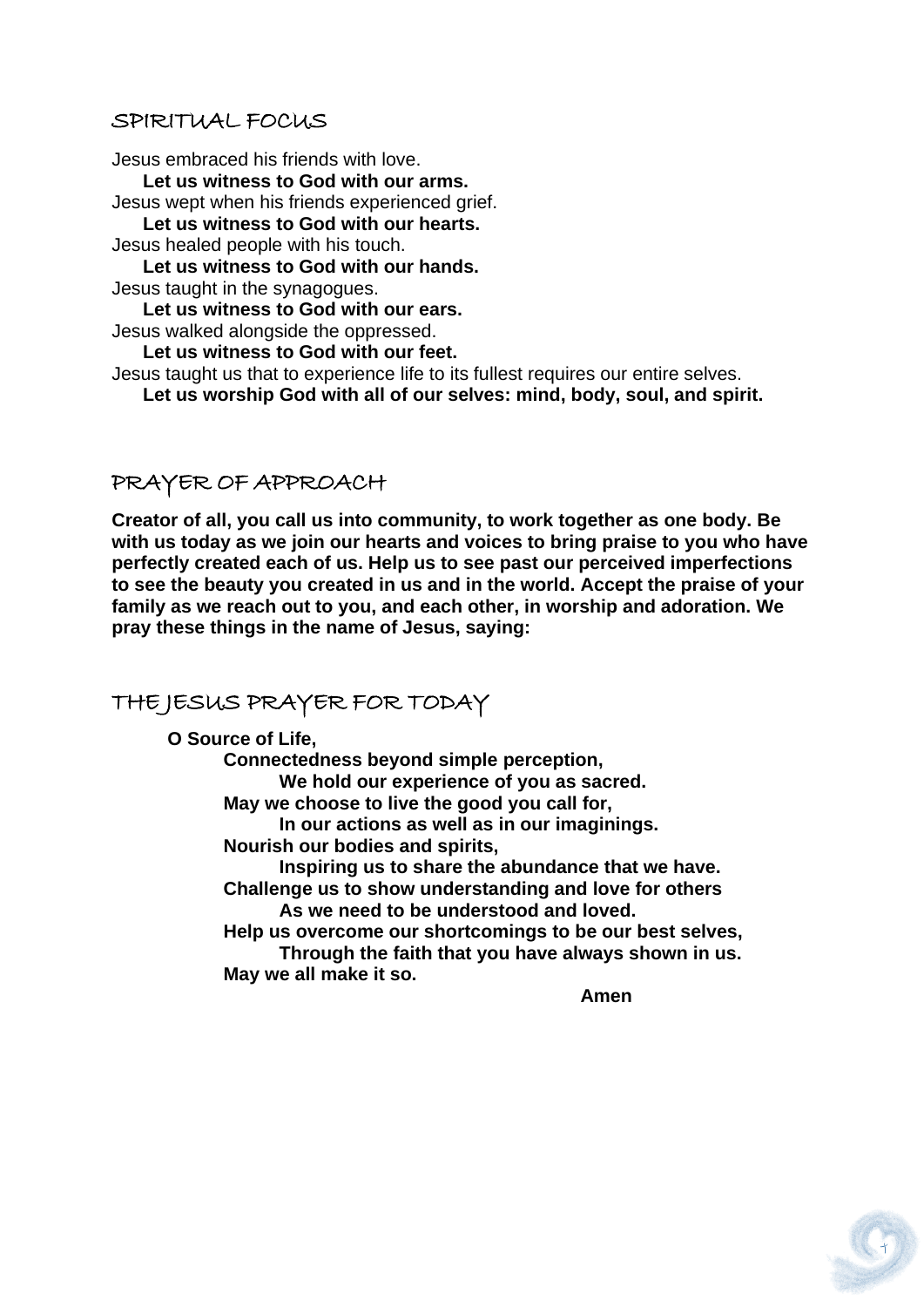**I can feel you near me God I can feel you near Yes I know you're with me God I feel you here I can feel you near me God I can feel you near Yes I know you're with me God Heaven is here.**

*Refrain:*

 **And I'll jump for joy I'm singing Alleluia Jump for joy for you I will jump for joy I'm singing Alleluia Jump for joy for you.**

 **I can feel you loving me yes I know you care God I know you're loving me always everywhere I can feel you loving me yes I know you care God I know you're loving me I know you're there.** 

*Refrain:*

 **And I'll jump for joy I'm singing Alleluia Jump for joy for you I will jump for joy I'm singing Alleluia Jump for joy for you.***R*

RECOGNITION OF BROKENNESS AND RECONCILIATION

**Loving God, you have asked us to bring good news to the poor, to proclaim release to the captives, and to let the oppressed go free. Yet there are times that we have been unable or unwilling to see those among us who didn't have enough, who felt trapped, and who were treated as "lesser than." For the times that our own thoughts and actions have caused us or others to stumble, we ask for your forgiveness.**

SILENCE IS KEPT

WORDS OF ASSURANCE

EXPLORING THE EPIPHANY BOX

GOSPELLuke 4:14-21

Jesus returned to Galilee with the power of the Spirit. News about him spread everywhere. He taught in the Jewish meeting places, and everyone praised him.

Jesus went back to Nazareth, where he had been brought up, and as usual he went to the meeting place on the Sabbath. When he stood up to read from the Scriptures, he was given the book of Isaiah the prophet. He opened it and read,

**"The Lord's Spirit has come to me, because he has chosen me to tell the good news to the poor. The Lord has sent me to announce freedom for prisoners, to give sight to the blind, to free everyone who suffers, and to say, 'This is the year the Lord has chosen.'"**

Jesus closed the book, then handed it back to the man in charge and sat down. Everyone in the meeting place looked straight at Jesus.

Then Jesus said to them, "What you have just heard me read has come true today."

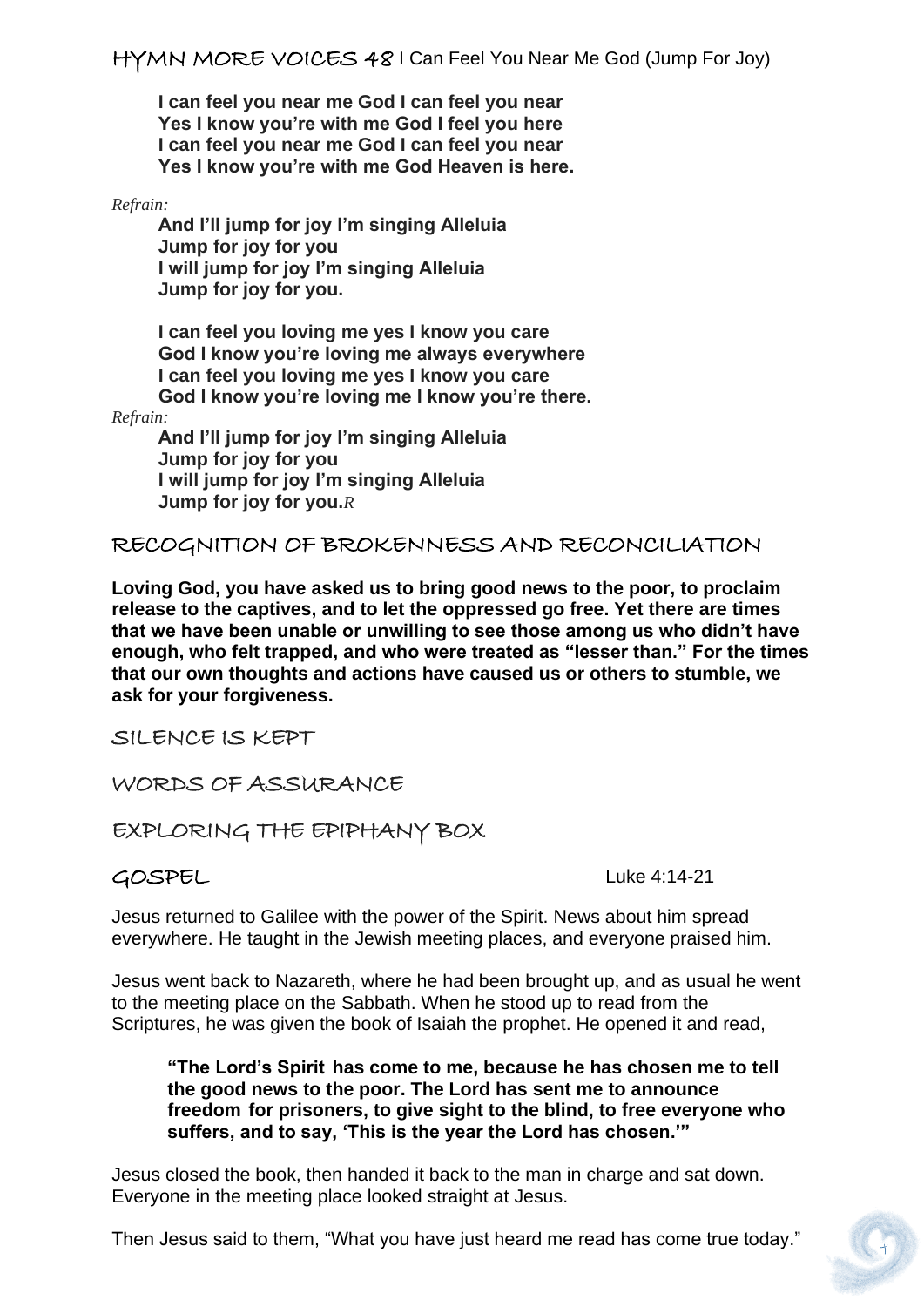HYMN MORE VOICES 169 When Hands Reach Out Across Divides

**When hands reach out beyond divides and hope is truly found, each chain of hate will fall away and bells of peace shall sound, and bells of peace, of peace shall sound, and bells of peace shall sound, each chain of hate will fall away and bells of peace shall sound.**

**When fear no longer guides our steps and days of war are done, God's dream for all shall live anew; our hearts will heal as one, our hearts will heal, will heal as one, our hearts will heal as one, God's dream for all shall live anew; our hearts will heal as one.**

**When race and creed blind us no more, a neighbour's face we'll see, and we shall dance the whole world round, for love will set us free, for love, yes love will set us free, for love will set us free, and we shall dance the whole world round, for love will set us free.**

OFFERING *We offer our prayer, time, talent, reflections, and resources*

*If you are not on pre-authorised [remittance \(PAR\)](http://mergingwaters.ca/mt-content/uploads/2020/03/form_par-authorization.pdf) and want to continue to support Merging Waters please click these links, or those provided on the site to give to: [Union Church](https://www.canadahelps.org/en/charities/union-church-ste-anne-de-bellevue/) or [Beaurepaire United](https://www.canadahelps.org/en/charities/beaurepaire-united-church/) through [CanadaHelps.org](http://www.canadahelps.org/)*

## MUSICAL OFFERING BE Not Afraid

 words and music by Bob Dufford arranged by Michael Woytiuk Keith Whittall on lead vocal and guitar

#### PRAYER OF DEDICATION

**God, we offer these gifts to you knowing that you have called us to work together. Bless them, multiply them, and use them to enable us, your body, to create a better world with all of creation. Amen.**

PRAYERS OF JOY AND CONCERN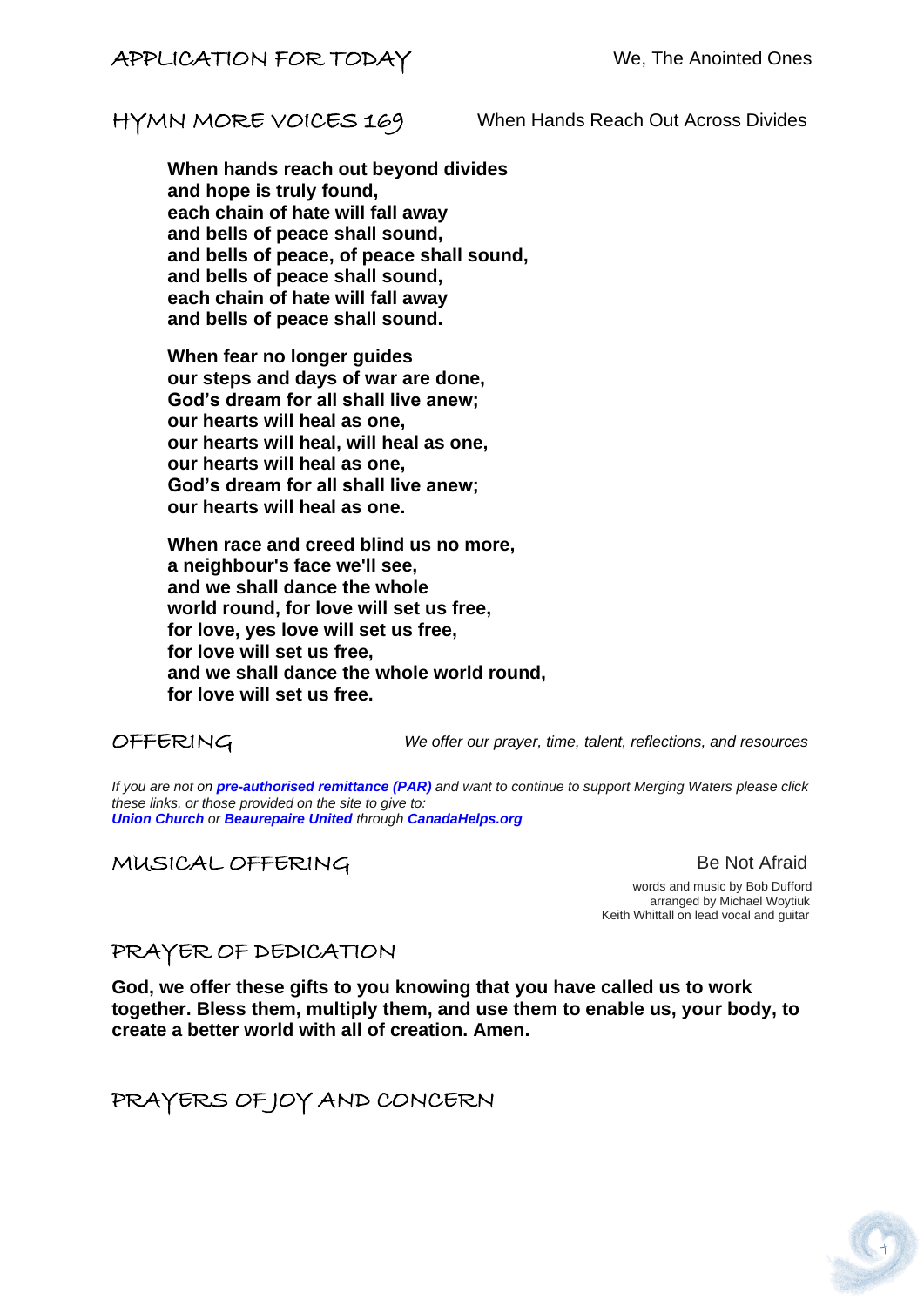*Refrain:*

**Christ has no body now but yours No hands, but yours Here on this earth yours is the work, To serve with the joy of compassion**

**No hands but yours to heal the wounded world, No hands but yours to soothe all its suffering, No touch but yours to bind the broken Hope of the people of God.** *R*

**No eyes but yours to see As Christ would see, To find the lost, To gaze with compassion No eyes but yours to glimpse The holy joy of the city of God.** *R*

**No feet but yours to journey With the poor to walk this World with mercy and justice. Yours are the steps to build A lasting Peace For the children of God.** *R*

**Through every gift, give back to those in need; As Christ has blessed, so now be his blessing, With every gift a benediction be To the people of God.** *R*

#### SENDING FORTH & BENEDICTION

#### MUSICAL SENDINGLift Me Up!

*Refrain:* Lift me up! Lift me beyond the clouds. Where there is sunshine where there is harmony. Lift me up! That I may clearly see the earth in all its beauty.

1. Now step outside, find your neighbour. Extend your hand, share your labour. Now move beyond those ancient borders. To build a land of higher order.

2. Don't miss this chance open your eyes. We've all we need. This is paradise, We've gotta move on forward with dignity; To build a world for all in liberty. *Refrain*

3. Each voice is counted, we have seen need, Our work's not over until all are freed, From war's in justice and from all poverty, discrimination and racial boundaries. *Refrain*

 words and music by Kerry-Anne Kutz arranged by Michael Woytiuk

*~ Thank you for joining in Worship today ~*